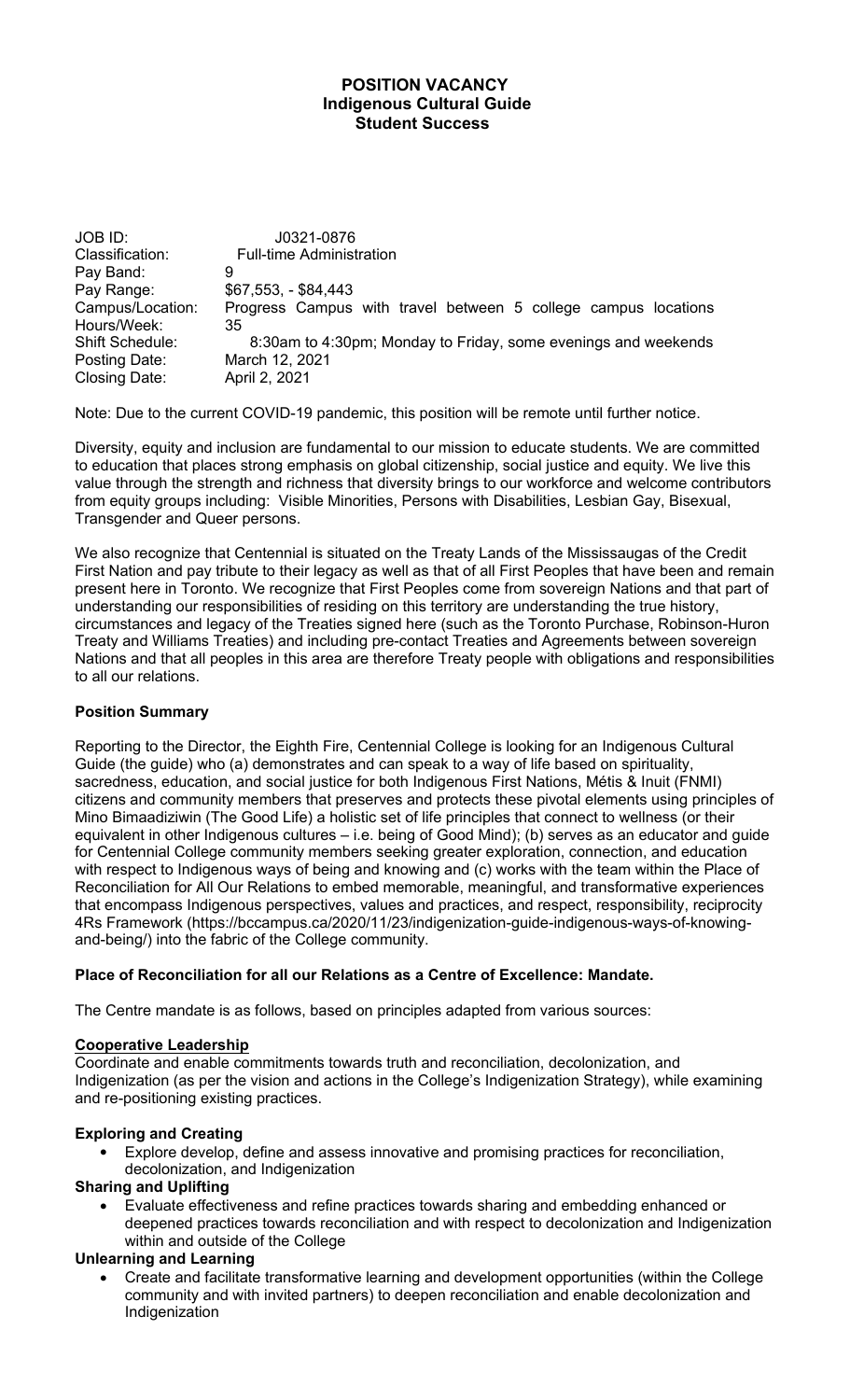### **Relational Obligations**

 Engage and nurture relationships with partners (notably the AEC, AESC, and IPEC), Indigenous community members, and citizens of Indigenous nations and to provide guidance and mobilization for Centre functions

In particular, the Indigenous Cultural Guide is a key appointment in the actualization of all 5 Pillars of the Indigenous Strategic Framework (https://www.centennialcollege.ca/indigenouseducation/indigenous-strategic-framework-pillars/) and in meeting the commitments to Indigenize the College as set out in the most recent Book of Commitments (https://www.centennialcollege.ca/aboutcentennial/corporate-information/publications/book-of-commitments/).

### **Responsibilities**

- Establish a cohort of Traditionalists from diverse Nations (i.e. Anishnaabe, Haudeonsaunne, Cree, Mi'qmaq, Métis, Inuit etc.) to provide one-on-one advising (spiritual and traditional teachings) to provide holistic student supports and development, through a social justice and equity lens
- Guide staff and colleagues how to best support and position Indigenous learners for success, while working to integrate and decolonize transitional support models
- Represent the Place for Reconciliation and Centennial College on various internal and external committees, bringing a lens of Indigenous community knowledge and cultural safety [e.g. Indigenous Peoples Education Circle, Aboriginal Education Steering Committee (AESC) and Aboriginal Education Circle (AEC)]
- Aid in the planning, facilitation, and execution of large events (i.e. Gatherings involving Traditionalists and Knowledge Keepers from various Indigenous communities), to ensure Indigenous Nations and community members' voices are included to further the college's Indigenous Strategic Framework and Book of Commitments' mandate as well as aid in the Transformational Roadmap and Strategy (https://centennialcentral.ca/transformation-roadmap/)
- Independently assess competencies of invitational speakers (i.e. Elders, Traditionalists, Counsellors, Knowledge Keepers, citizens of Indigenous Nations and community members, etc.), to deliver culturally appropriate programming as per the established program design
- Provide guidance to academic leadership (Deans, Chairs, Program Coordinators) to ensure curriculum and educational practices are reflective of Indigenous perspectives, values and practices, and aligned by principles of respect, responsibility, reciprocity, and relevance
- Collaborate with academic members (faculty, Researcher and Professor, Indigenous Curriculum) to ensure that resources reflect best practises of Indigenous education and decolonization
- Provide counsel to the Place of Reconciliation for All Our Relations, senior leadership and the Director, the Eighth Fire on best practices to create and maintain reciprocal and collaborative relationships with all Indigenous nations and communities: citizens, members, leaders, and the organizations that serve them
- Engage with staff, faculty and students to create a positive learning environment
- Critically examine college policies, learning materials and instructional practice for discriminatory bias or barriers
- Maintain contacts with relevant industry and professional associations as well as Indigenous Nations and communities
- Provide spiritually focused guidance and support to students, staff and faculty (virtually and in person as appropriate)

# **Qualifications/Experience**

- Demonstrated ability in building relationships with Indigenous communities and members of Indigenous Nations and Traditional Knowledge Keepers within Indigenous communities; using principles of respect, responsibility, reciprocity, and relevance
- Knowledge of a variety of traditional teachings and learning strategies representative of Indigenous ways of knowing and demonstrated ability to apply them within a post-secondary context arrived at through traditional methods and acknowledged through having been called by Nations (i.e. were bestowed a medallion or earned other traditional ceremonial items, knowledge is recognized by Indigenous Nations and communities and their members)
- Ability to converse in Indigenous languages and/or communicate traditional spiritual teachings while following agreed upon protocols and best practices around the safeguarding of traditional knowledges as outlined in the UN's Traditional Knowledge Initiative (https://www.un.org/development/desa/en/news/social/permanent-forum-on-indigenous-issues-2019.html)
- Four (4) year degree in community development or student learning with a deep respect and understanding of Indigenous histories, traditions and cultures; equivalencies will be considered around demonstrated traditional knowledge
- Minimum of five (5) years' experience facilitating formal or non-formal learning experiences at the post-secondary level
- Minimum of five (5) years' experience working within a post-secondary student learning and development context preferred